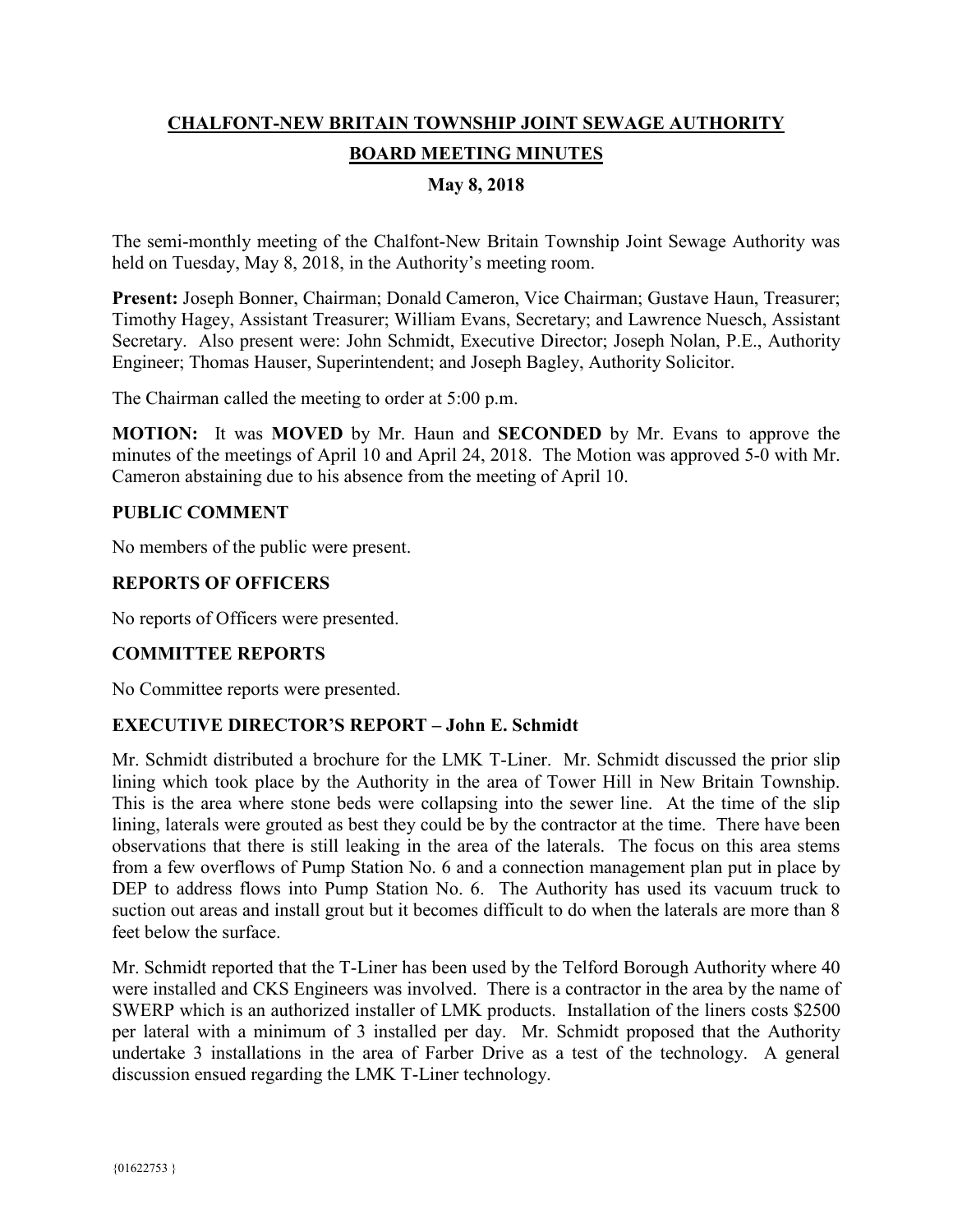A consensus of the Board was reached to install 3 T-Liners in laterals on Farber Drive as a test.

Mr. Schmidt reminded the Board that next Thursday evening is the PMAA dinner (May 17).

Mr. Schmidt reported that he is working with CKS and Joe Nolan on the possible relocation of Pump Station No. 4. There will be a future Facilities Committee meeting to review the options.

Mr. Schmidt reported that the Authority is still in need of an operator with the background of an electrician and was also going to put out an ad for a maintenance man/mechanic. This was arrived at after meeting with Mr. Hauser and Mr. Heverly about future needs.

## **ENGINEER'S REPORT – Joseph Nolan, P.E.**

Mr. Nolan reported that the contractor has undertaken the site work. Grass seeding is planned as soon as possible. The general contract for Phase III is essentially down to the retainage that is remaining. Work on the infiltration trench is still to be accomplished. Mr. Nolan received the last invoice for fire-related work. Once the general contract work is complete, overlay paving will be undertaken. Mr. Nolan is currently studying the extent of overlay paving needed and is putting together a contract for paving. The Authority is targeting the paving to be done in the summertime.

Mr. Nolan presented Requisition No. 185 for Capital Expenditures in the amount of \$0 dollars.

Mr. Nolan next presented Requisition No. 228 for Capital Improvements in the amount of \$14,567.16 representing amounts all related to the Phase III construction project as well as permits and inspections for Doylestown Township for same. Mr. Nolan recommended approval to pay the requisition.

**MOTION:** It was **MOVED** by Mr. Cameron and **SECONDED** by Mr. Nuesch to approve Requisition No. 228 in the amount of \$14,567.16. The Motion was unanimously adopted.

# **SOLICITOR'S REPORT – Joseph Bagley, Esquire**

Mr. Bagley had nothing to report.

#### **TREASURER'S REPORT – Gustave Haun, Treasurer**

Mr. Haun reviewed the general operating expenses amounting to \$195,576.82, along with the previously-approved Requisition No. 228 and payment to the Loan Fund in the amount of \$73,304.25, making the total expenditures for the month \$283,448.23 and he recommended payment of the bills.

**MOTION:** It was **MOVED** by Mr. Haun and **SECONDED** by Mr. Hagey to pay the total expenditures of \$283,448.23. The Motion was unanimously adopted.

Mr. Haun next presented the escrow disbursements in the amount of \$1,454.85.

**MOTION:** It was **MOVED** by Mr. Haun and **SECONDED** by Mr. Hagey to approve the escrow disbursements in the amount of \$1,454.85. The Motion was unanimously adopted.

The Chairman called for items for the May 22 agenda. None were proposed.